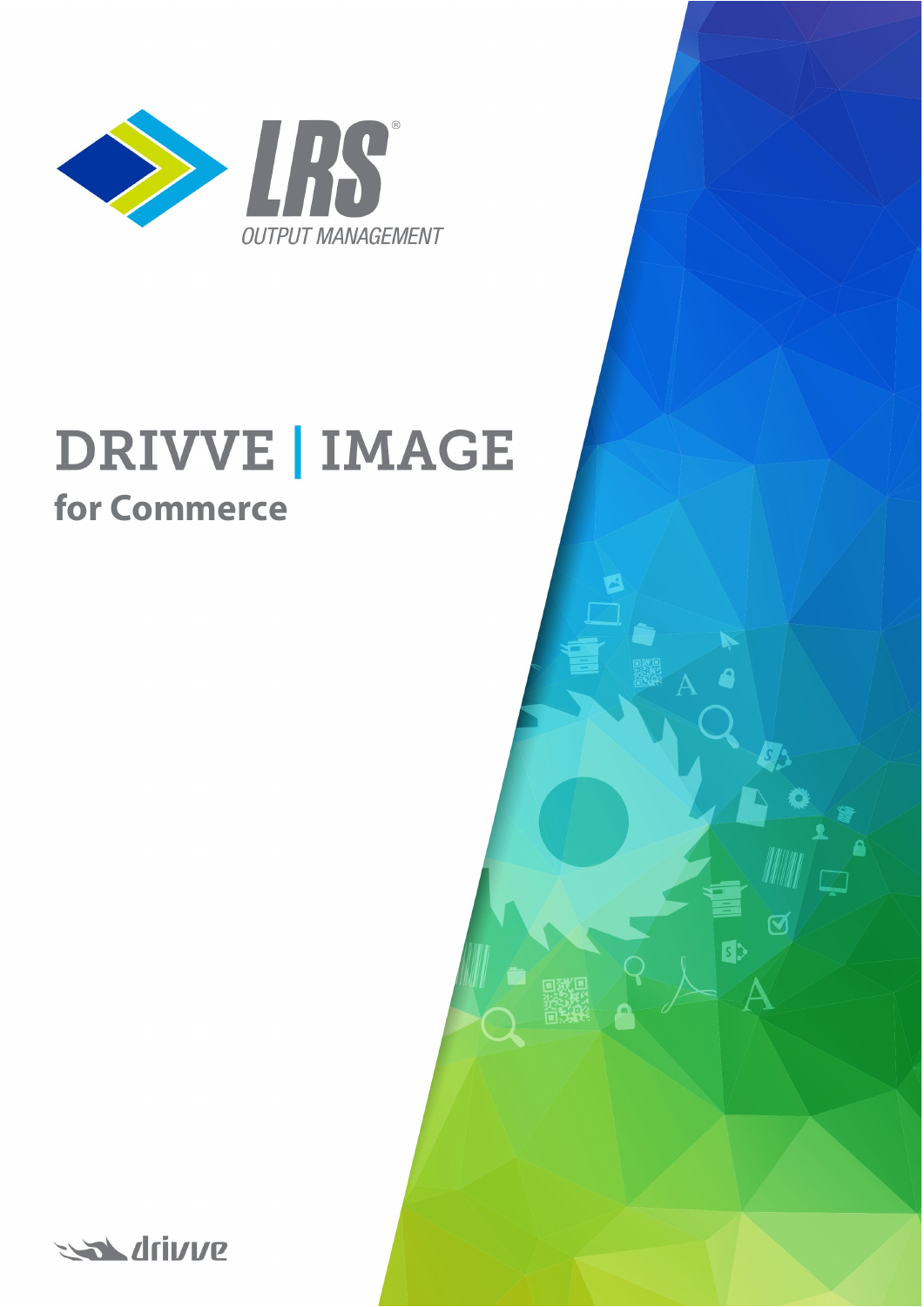

# **DRIVVE | IMAGE**



### Drivve | Image for Commerce

It doesn't matter whether your business is in wholesale or retail, whether you´re focused on import or export, or whether you operate as a franchisee or independently.

The fact is, to stay competitive and successful in the long run, you need to stay on top of market developments, deadlines, and your warehouse operations.

Likewise, you can't afford to waste valuable resources like paper, labor, and space - especially when it means sending your documents on an unending odyssey throughout your organization.

### Drivve | Image Functionality

The Drivve | Image solution lets you digitize and archive your documents in a flexible, timely, and cost-effective manner.

First, place customer orders, shipping documents, order confirmations, etc. in the input tray of your scanning device or MFP. Then select settings in the Drivve | Image screen running on the device control panel and provide manual input if necessary. A simple press of the start button produces a high-quality scan of your document, sends it to the designated recipient, and places it in the correct directory. All in less than a minute, thanks to Drivve | Image software.

#### Advantages

- **Quick turnaround thanks to well-defined digitization workflows -** Document archiving and delivery happen at the touch of a button, thanks to well-defined scan processes and connectivity options.
- **The highest degree of usability -** Employees get all the advantages of an intuitive interface without the need for lengthy seminars and training; most users don't even realize they are working with scanning software.
- **Centralized device management -** All scanning devices are managed centrally by the administrator - the software is installed one time on the server instead of local workstations, so configurations can be deployed on all devices at the same time.
- **Transparency and overview -** Drivve | Image lets you put an end to unorganized files and stacks of paper and focus on that what matters. Once processed, paper documents can be stored outside the organization at low cost, leaving you with digital copies that are easy to access and handle.
- **Cost reduction -** The software eliminates the need to copy and distribute documents to multiple users around the company. Instead, the latest version of each document is sent electronically to every recipient, thus reducing costs and improving your overall carbon footprint.

------------------------------------------------------------------------------------------------------------------------------------------------------ The LRS Chevron logo and Drivve are registered trademarks of Levi, Ray & Shoup, Inc. In certain jurisdictions Drivve | Image and Drivve | DM are trademarks of Levi, Ray & Shoup, Inc. All other brands and their products are trademarks or registered trademarks of their respective holders and should be noted as such. All information is subject to change without notice. © 2019 Levi, Ray & Shoup, Inc. All rights reserved.